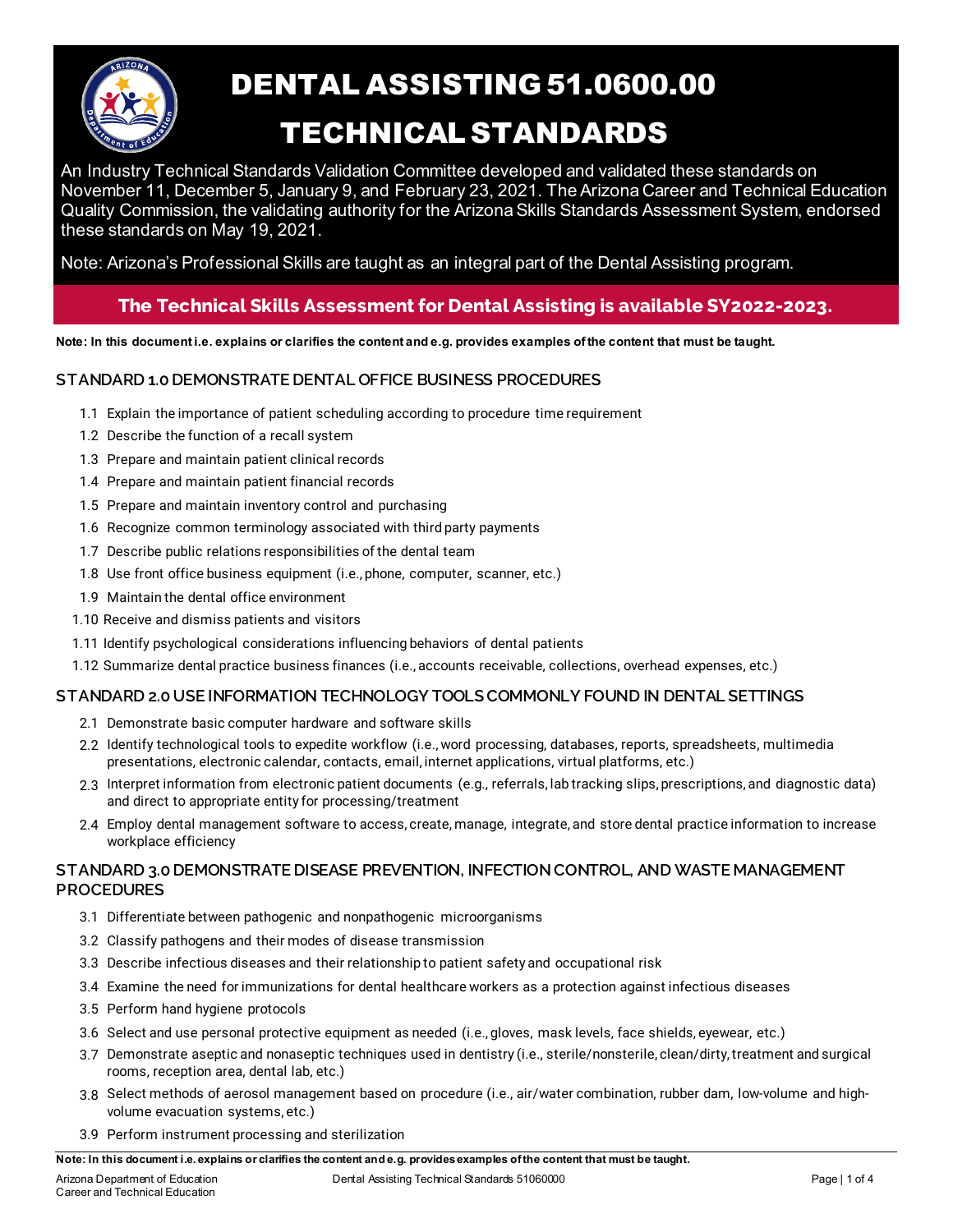- 3.10 Apply methods of surface cleaning and disinfection
- 3.11 Comply with state and federal regulations for infection control and disease prevention
- 3.12 Comply with the OSHA Bloodborne Pathogens Standard (29CFR-1910.1030)
- 3.13 Adhere to the OSHA Hazard Communications Standard (29CFR-1910.1200)

3.14 Distinguish among agencies with guidelines for infection control (i.e., OSHA, CDC, OSAP, NIOSH, ADA, etc.)

#### **STANDARD 4.0 IDENTIFY STRUCTURES AND FUNCTIONS OF ORAL, HEAD, AND NECK ANATOMY AND RELATED DENTAL PATHOLOGIES**

- 4.1 Describe structures and functions of head and neck anatomy including bones, muscles, sinuses, salivary glands, nerve, lymphatic system, and blood vessels
- 4.2 Describe embryonic development of head, oral cavity, and teeth
- 4.3 Identify dental anatomy, tooth morphology, tooth surfaces, and periodontium
- 4.4 Select oral structures and landmarks
- 4.5 Differentiate among dental numbering systems
- 4.6 Recognize and describe oral pathological conditions and their development (e.g., gingivitis, caries, periodontal disease, classifications of occlusion, and hard and soft tissue abnormalities)

#### **STANDARD 5.0 MAINTAIN AND UTILIZE DENTAL INSTRUMENTS AND EQUIPMENT**

- 5.1 Operate and maintain operatory, lab, and sterilization equipment (i.e., autoclave, ultrasonic, lathe, model trimmer, etc.)
- 5.2 Identify types and functions of dental instruments used in a general dental practice (i.e., restorative, surgical, prosthodontic, hygiene, periodontal, endodontic, etc.)
- 5.3 Maintain dental instruments and handpieces emphasizing their value to the practice/treatment
- 5.4 Operate and maintain waterlines and evacuation systems

#### **STANDARD 6.0 IDENTIFY FUNCTIONS OF PHARMACOLOGY AND ANESTHESIA RELATED TO DENTISTRY**

- 6.1 Identify drug agencies and regulations (e.g., EPA, FDA, and DEA)
- 6.2 Record dispensed or prescribed drugs in the patient's clinical record
- 6.3 Recognize drug references to identify drug actions, side effects, indications, and contraindications
- 6.4 Identify common drugs used in dentistry by their classifications (i.e., antibiotics, pain management, OTC, therapeutics, local anesthetics, etc.)
- 6.5 Identify delivery methods of topical anesthesia
- 6.6 Prepare syringes for the administration of local anesthetics [e.g., needle selection (block, infiltration, injection site) and use of vasoconstrictor]
- 6.7 Demonstrate safe handling of sharps [e.g., needles (contaminated and sterile) and anesthetic cartridges]
- 6.8 Monitor patients and identify precautions and legal guidelines in the use of nitrous oxide-oxygen conscious sedation

#### **STANDARD 7.0 MANIPULATE DENTAL MATERIALS**

- 7.1 Mix and pour gypsum and trim models and casts (i.e., study models, bleaching tray casts, denture models, etc.)
- 7.2 Manipulate restorative materials and identify their uses and properties (i.e., amalgam, composite, etc.)
- 7.3 Manipulate dental cements and identify their uses and properties (i.e., permanent, temporary, interim restoratives, etc.)
- 7.4 Differentiate the properties and uses of impression materials, manipulate impression materials, and obtain an impression
- 7.5 Identify properties and uses of acrylics and/or thermoplastics (i.e., used in the fabrication of bleach trays, retainers, night guards, custom impression trays, etc.)
- 7.6 Identify properties and uses for provisional materials and describe methods for fabrication of provisionals and preformed crowns
- 7.7 Identify properties and uses and manipulate commonly used waxes (i.e., utility, baseplate, etc.)
- 7.8 Clean and polish removable dental appliances
- 7.9 Identify properties and uses of abrasive agents used to polish coronal surfaces of natural and restored teeth and appliances

#### **STANDARD 8.0 DEMONSTRATE DENTAL RADIOGRAPHIC PROCEDURES**

- 8.1 Describe the history, physics, and biological effects of ionizing radiation
- 8.2 Apply ALARA Principles for operator and patient safety (e.g., shielding, distance, proper techniques, and limited exposure by following prescription)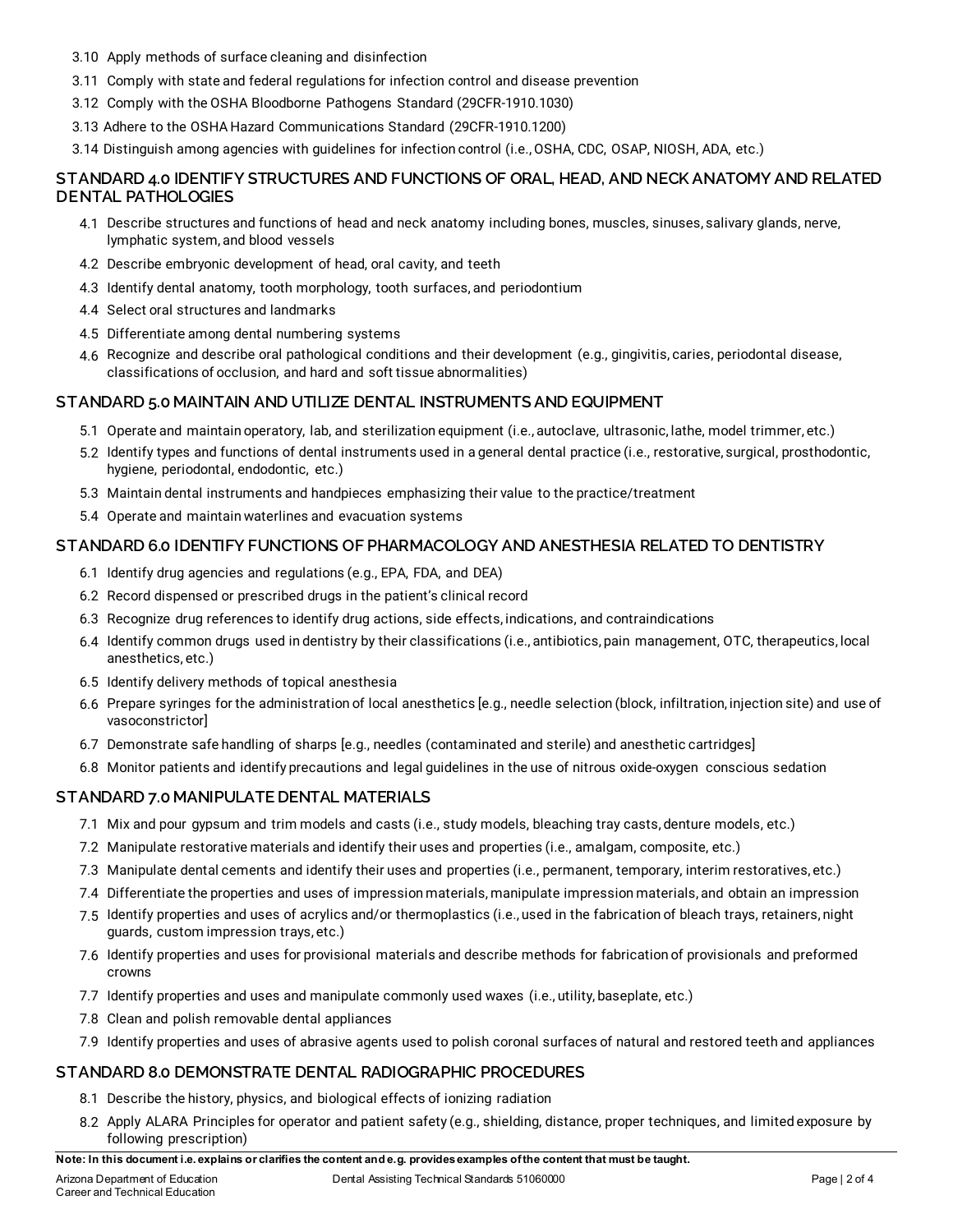- 8.3 Identify components of radiographic equipment (i.e., tube, control panel, etc.)
- 8.4 Examine radiation exposure factors, identifying errors and corrections [e.g., exposure time, milliamperage, voltage, receptor placement, Position Indication Device (PID) angulation, etc.]
- 8.5 Perform various intraoral radiographic imaging techniques (i.e., bitewing, periapical, occlusal, etc.)
- 8.6 Explain extraoral imaging techniques (i.e., panoramic, CBCT, cephalometric, etc.)
- 8.7 Identify radiographic anatomical landmarks and mount radiographic surveys (i.e., full mouth series, horizontal and vertical bitewings, pediatric exposures, etc.)
- 8.8 Interpret radiographic findings (i.e., pathologies, normal and abnormal anatomy, atypical landmarks, dental restorations, etc.)
- 8.9 Describe storage and disposal of film, processing solutions, and hazardous/regulated waste

#### **STANDARD 9.0 DEMONSTRATE CHAIRSIDE PROCEDURES FOR DENTISTRY**

- 9.1 Prepare and maintain aseptic working area for intraoral/extraoral procedures
- 9.2 Apply principles of four-handed dentistry (e.g., instrument transfer, dental team and patient position, evacuation and maintenance of operating field, and ergonomics)
- 9.3 Assist with general procedures (i.e., direct and indirect restorations, simple extractions, fabrication of temporary crowns, etc.)
- 9.4 Recognize the role of the dental assistant in specialty procedures (e.g., periodontics, endodontics, oral surgery, orthodontics, public health, prosthodontics, and pediatric dentistry)
- 9.5 Prepare armamentarium (tray setup and operatory equipment) to assist in general dental procedures
- 9.6 Select and manipulate dental materials for general procedures
- 9.7 Perform visual assessment of existing oral conditions
- 9.8 Perform patient management practices (i.e., communication, comfort, assurance, etc.) to meet individual patient needs (i.e., anxiety, fear, pediatric, gag reflex, etc.)

#### **STANDARD 10.0 RECORD PATIENT ASSESSMENT AND TREATMENT DATA**

- 10.1 Record medical and dental histories
- 10.2 Record existing intraoral and extraoral conditions
- 10.3 Record conditions diagnosed by the dentist
- 10.4 Record treatment plan in patient's clinical chart
- 10.5 Record treatment-related data in the patient's clinical record (e.g., treatment provided, anesthetic administered, post-operative instruction, reactions to treatment, medications administered and/or prescribed, and referrals)

#### **STANDARD 11.0 DEMONSTRATE TECHNIQUES OF PREVENTIVE DENTISTRY**

- 11.1 Instruct patients on oral homecare and oral disease prevention
- 11.2 Differentiate the properties and explain the rationale for use of dental sealants
- 11.3 Differentiate the properties and explain the rationale for use of systemic and topical fluorides
- 11.4 Apply anticariogenic treatment such as topical fluoride and dental sealants
- 11.5 Perform coronal polishing procedures
- 11.6 Identify principles of nutrition essential for optimal oral health and lifestyle

#### **STANDARD 12.0 RECOGNIZE AND RESPOND TO EMERGENCY SITUATIONS**

- 12.1 Obtain, monitor, and record vital signs
- 12.2 Recognize medical conditions that may impact dental treatment
- 12.3 Recognize common emergencies, emergency preventive measures, and emergency response strategies
- 12.4 Maintain certification in cardiopulmonary resuscitation (CPR) approved by the Dental Assisting National Board (DANB)

#### **STANDARD 13.0 EXAMINE THE LEGAL AND ETHICAL RESPONSIBILITIES OF DENTAL PROFESSIONALS**

- 13.1 Describe ethical considerations/obligations between the dental team-patient relationship
- 13.2 Explain risk management (i.e., OSHA, maintaining standard of care, avoiding professional negligence, recordkeeping, etc.)
- 13.3 Discuss the Arizona State Dental Practice Act as it applies to the members of the dental team
- 13.4 Follow HIPAA laws related to the practice of dentistry
- 13.5 Discuss local and state laws and rules related to the practice of dental assisting in Arizona (e.g., rules specific to supervision levels and Article 7)